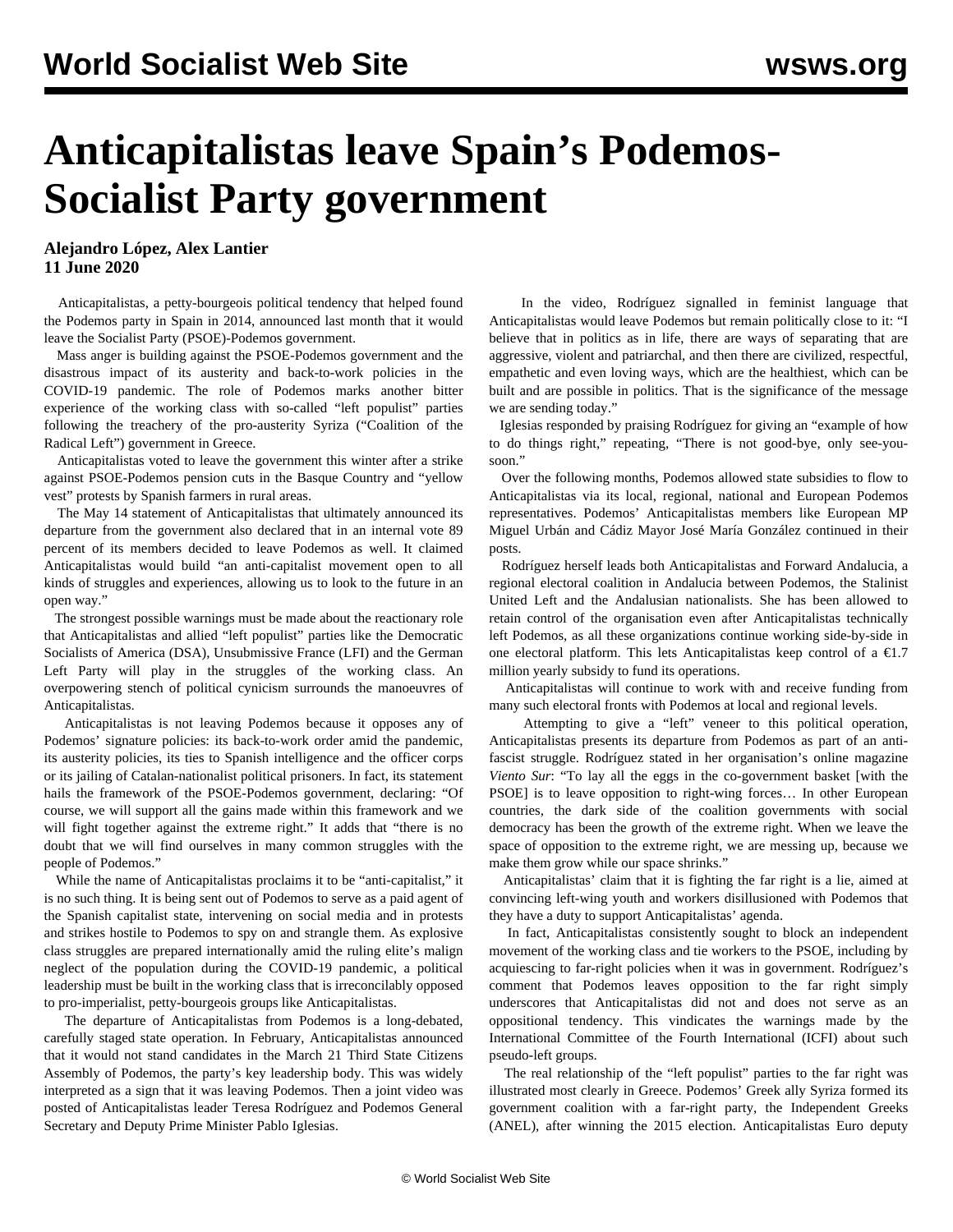Miguel Urbán then hailed it as "the first government that can be called worthy in Europe since the crisis, the only one that is defending the interests of the people… This is why we have to defend it like our own."

 Soon after this statement was made in June 2015, Syriza imposed a set of austerity measures more severe than any government in modern history and carried out the most draconian anti-refugee policy in Europe, while selling weapons to the Saudi monarchy for its genocidal war in Yemen. Last year, a frustrated and impoverished electorate threw Syriza out.

 It not an overstatement, but an entirely warranted warning to call tendencies like Anticapitalistas political agents of the state. When Rodríguez gives "loving" reports about workers and youth engaged in struggle to Podemos, she is speaking to a party whose leader, Deputy Prime Minister Pablo Iglesias, sits on the leading body of the National Center for Intelligence (CNI), set up by fascist dictator Francisco Franco in 1972 to suppress left-wing opposition.

 Other leading Podemos members include former judges and police officials and the former chief of the Armed Forces General Staff, General Julio Rodríguez, who led Spanish participation in the bloody 2011 NATO war in Libya that left 30,000 dead. The target of the "common struggles" Rodríguez will organize jointly with Podemos is not the financial aristocracy, but the working class.

### **The "broad left parties" theory of Anticapitalistas and the founding of Podemos**

 The evolution of Anticapitalistas, and of Podemos since its foundation in 2014, is not the result of a tactical error. Their integration into the police state apparatus is the necessary outcome of their reactionary class orientation, reflecting the material interests of affluent layers of academia and trade union bureaucracies, which finds theoretical expression in their conception of the building a political movement. Rejecting a historically grounded, international and Marxist perspective, they seek unprincipled alliances for manoeuvres within the framework of national politics. They are organically incapable of principled opposition to right-wing policies—even austerity measures that have led to a catastrophic breakdown of health warning and health care systems amid a deadly pandemic.

 Their conception was formulated in calls to build "broad left parties" advanced by Anticapitalistas and its affiliates internationally. Their French affiliate, the New Anticapitalist Party (NPA), gave perhaps the clearest statement of this perspective and its rejection of Trotskyism. In 2009, it stated:

 The NPA does not claim a specific relation to Trotskyism, but continuity with those who, over the last two centuries, have confronted the system all the way. The NPA is a pluralistic and democratic party. [There has been] participation of comrades from various components of the social movement, of the anti-globalization left, of political ecology, of comrades from the PS [the Socialist Party, a party of bourgeois government] and the PCF [the French Communist Party, its main coalition partner], from the anarchist movement, from the revolutionary left. Without becoming bland, the NPA has everything to win by opening itself even further.

 That is, the NPA allied with Stalinist parties that supported the dissolution of the Soviet Union and the restoration of capitalism, and bourgeois parties with decades-long records of austerity and war.

 Anticapitalistas and Podemos followed this orientation virtually to the letter. The party names need only be translated from French into Spanish. While the NPA's François Sabado stressed that a "broad left" party is "not reduced to the unity of revolutionaries," perhaps the clearest statement of the nature of these parties came from the NPA's Danish

affiliate, the Red-Green Alliance (RGA).

 In an essay on "broad left" anti-capitalist parties published in 2010, leading RGA member Bertil Videt wrote: "Political parties are of course moving targets, which are difficult to capture and categorize… We have no guarantee that an anti-capitalist party will not be tempted by the taste of power and give up on main principles, as did the Italian Communist Refoundation Party, which supported the Italian military intervention in Afghanistan and US bases in Italy."

 Such a political organization, which declares that it is willing to betray the "main principles" it asserts in public, is a reactionary fraud posturing as "left" while orienting to imperialism. This assessment was vindicated by the trajectory of Syriza and the NPA's support for imperialist wars in Libya and Syria.

 Ultimately, one of the "main principles" these parties betrayed was the anti-fascism Rodríguez now puts forward as Anticapitalistas' supposedly principled reason for leaving Podemos. In early 2014, before Podemos was founded, the NPA supported the CIA-backed putsch in Ukraine led by the fascist Right Sector militia, claiming that it would build "the left sector of the Right Sector."

 These were the thoroughly rotten political foundations upon which a collection of middle-class media operatives, political science professors and union bureaucrats built Podemos.

 Podemos was founded in 2014 as a political trap for youth protesting European Union (EU) austerity policies after the outbreak of revolutionary working class struggles in Egypt in 2011. Imitating the hundreds of thousands of workers and youth who occupied Tahrir Square in Cairo, thousands of urban youth occupied squares in Madrid, Barcelona and cities across Spain. The 15M, or *indignados* movement, was launched with protests at the Puerta del Sol in Madrid on May 15, 2011 called by associations like Real Democracy Now and Youth Without Future, which worked closely with Anticapitalistas, which at the time called itself the Anticapitalist Left (IA).

 IA put forward post-modernist rhetoric dismissing the working class and indicating its openness to unprincipled alliances in order to market itself within more petty-bourgeois layers of the 15M movement and win support for its Podemos "broad left party" initiative.

 IA sources told *El Diario* that Podemos "is not so much an IA initiative as an initiative of part of its leadership that, thanks to some polls held together with members of the CEPS Foundation and members of Youth Without Future, has gotten going." The Centro de Estudios Políticos y Sociales (CEPS) was a vehicle for Stalinist professors like Pablo Iglesias to receive fat pay checks from bourgeois nationalist governments in Venezuela and Ecuador for consulting services.

 The central concern of IA in founding Podemos was rising opposition among workers to the PSOE and its decades-long record of austerity and war, as well as to its ally, the Stalinist United Left (IU). The IA bulletin stressed that the key factor in founding Podemos was "the presence of a series of personalities with a media presence as the public face of the project, who make it possible to connect with sections of the left-wing population dissatisfied with the traditional organizations."

 The document bemoaned "the rightward shift of IU, which is ever more openly preparing a 'left' government with the PSOE."

 IA's arguments were a political fraud. It complained of IU making alliances with the big business PSOE, but it worked to tie youth and workers to social democracy and imperialism. This was the only perspective that Podemos itself ever seriously pursued after its foundation, as the WSWS warned at the time. Anticapitalistas' Podemos project, the WSWS wrote, was aimed at "preventing a rebellion by the working class against the social democratic parties and the trade union bureaucracy and channelling discontent into supposedly radical, but pro-capitalist, formations."

In Pablo Iglesias, Anticapitalistas found a leader for its operation—a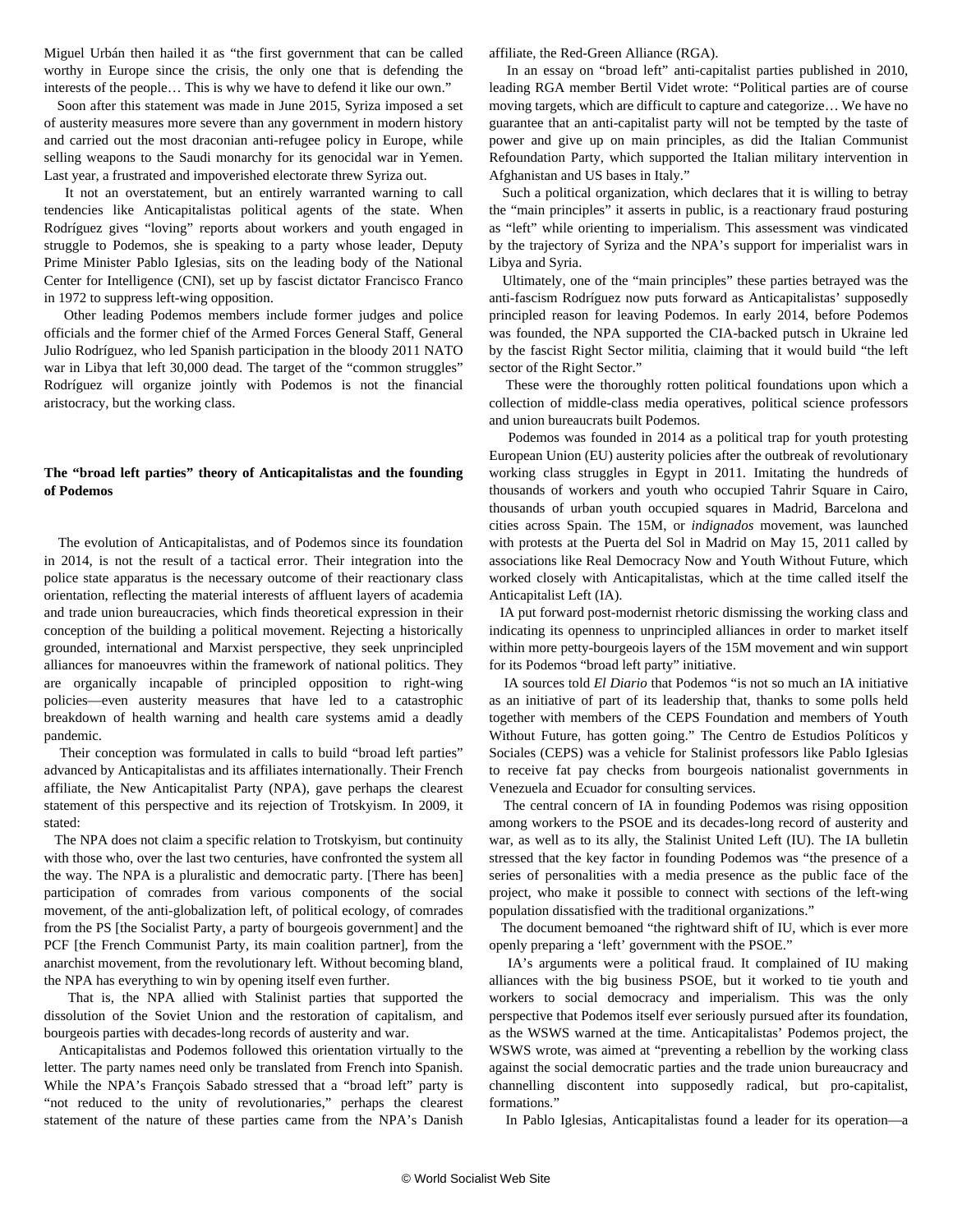Stalinist professor and media hack who made no bones about his contempt for the working class. He was on a first-name basis with Santiago Carrillo, the long-time leader of the Stalinist Spanish Communist Party (PCE). In 2012, he wrote a sympathetic obituary of Carrillo—who, during the 1936-1939 Spanish Civil War, aided and abetted the Stalinist abduction and murder of Trotskyists and of Andrés Nin, the leader of the centrist Workers Party of Marxist Unification (POUM), and then co-wrote Spain's 1978 Constitution with the fascist Francoite authorities.

 The title of Iglesias' obituary for this butcher of the Spanish revolution was: "Despite everything, Santiago was one of ours. Now and forever."

 In 2013, just before Podemos was founded, Iglesias wrote a piece in *Público* dismissing the revolutionary role of the working class. "For a long time, in Europe, the working class represented a huge mass of the wage-earning population," he wrote, adding that during this period it "represented a subject moving towards progress." He then wrote, "But employment has changed."

 Now, he claimed, "Those who are today at the base of the economic structure are not reducible to a single symbolic unit," and "only the myopia of a certain left can insist on grouping them all under the label of workers..."

 The ties of Iglesias and Anticapitalistas to top state figures and their hostility to the working class conditioned them to play a reactionary role in the crisis that erupted after they founded their party.

 In December 2015, the duopoly between the PSOE and the right-wing Popular Party (PP) that had dominated Spanish electoral politics since the end of the Francoite regime collapsed. The 2015 elections produced a hung parliament and a vote divided between the PP, the PSOE, Podemos and the right-wing Citizens Party. Amid successive inconclusive elections in June 2016, April 2019 and November 2019, discussion inside Podemos became obsessively concentrated on how to work out a government coalition with the PSOE.

#### **Anticapitalistas, Podemos and the legitimization of fascistic politics**

 While Rodríguez presents Anticapitalistas' exit from Podemos as an initiative to combat the far right, her tendency's carefully scripted entry into and exit from government serve a very different purpose. These moves have been choreographed to prevent mounting social anger in the working class against fascistic policies from erupting against Podemos and Anticapitalistas itself. While Anticapitalistas peddles illusions that Podemos can be "reinvigorated" by integration into "social mobilisations," Podemos, in fact, has accommodated itself to and supports police state policies of the Spanish and European bourgeoisie.

 In 2017, amid a growing conflict between Madrid and the regional Catalan authorities in Barcelona over how to implement drastic EU austerity policies, the Spanish bourgeoisie tried to address the political crisis caused by the collapse of its previous two-party system. Seizing on the October 2017 Catalan independence referendum, it sought to shift the framework of bourgeois politics far to the right in order to openly relegitimize Francoism and set up a police state regime.

 Ahead of the referendum, the minority PP government that had ultimately emerged from the June 2016 elections mobilized thousands of police, arrested Catalan officials, closed down hundreds of web sites, seized millions of posters and leaflets, closed print shops and banned meetings. On the day of the referendum, the PSOE openly backed the PP as it unleashed violent riot police on peaceful voters. Over 1,000 were injured, including elderly women beaten bloody by the Guardia Civil.

 The PSOE supported the PP's onslaught in Catalonia, as the Spanish ruling class frantically worked to legitimize police state and fascistic

policies. A dozen Catalan nationalist politicians were jailed as political prisoners on trumped-up charges of rebellion and sedition. The pro-Francoite Vox party, previously an insignificant force, received wall-towall coverage as the bourgeoisie whipped up anti-Catalan hysteria and Spanish nationalism. Preparations were made and publicly discussed in the media to mobilize Spanish armoured infantry troops to attack Barcelona.

 Neither Podemos nor its Anticapitalistas faction reacted to the offensive unleashed by the PP by opposing these fascistic policies. Rather, they intensified the push for an alliance with the big-business PSOE while the PSOE supported the PP's onslaught in Catalonia. Appealing to PSOE leader Pedro Sánchez, Iglesias said: "We need a Socialist Party that finds its own path, far away from the reactionary and authoritarian one of the PP. Comrade Sánchez, don't fall into the trap of a common front with the PP!"

 In 2018, amid mounting popular opposition to the PP and its hard-line policies in Catalonia, Podemos organized a parliamentary manoeuvre, ousting the PP and replacing it with a minority PSOE government. Anticapitalistas welcomed this, admitting that the PSOE was "not a real alternative," but claiming that it would be more subject to "strong pressure in the institutions and the streets" from Podemos.

 The Podemos-backed PSOE government continued the PP's austerity budget, showered the army with billions of euros, attacked migrants and continued the fascistic anti-Catalan campaign. It allowed Vox to officially join its public prosecutor in prosecuting Catalan officials on bogus charges of violent rebellion for organizing the peaceful 2017 referendum. In June, the Supreme Court issued an extraordinary ruling honouring "don Francisco Franco," declaring that his 1936 fascist coup that triggered the Spanish Civil War had made him the "legitimate" ruler of Spain starting with his October 1, 1936 declaration.

 Throughout this period, the initiatives of Anticapitalistas were directed not at organizing opposition to the fascistic trajectory of the ruling class, but at safeguarding essential strategic interests of Spanish and European finance capital. These included not only pursuing austerity measures targeting the working class, but above all trying to avoid too overtly exposing Anticapitalistas as a reactionary tendency supporting far-right policies, which would risk provoking attempts to launch a political alternative opposing Anticapitalistas and Podemos from the left.

 When Catalan nationalist parties threatened in early 2019 to oppose the budget, the PSOE government called new elections in a desperate and ultimately failed bid to shore up its support. In the aftermath of the April 2019 elections, which produced another hung parliament, a bitter debate erupted in the Spanish ruling class over how to assemble a government. The PSOE was determined to announce a draconian sentence after the show trial of the Catalan nationalist prisoners, in October 2019, in line with demands from fascistic forces like Vox.

 While factions of Podemos argued for directly going into government with the PSOE during the summer, Anticapitalistas ultimately won the debate. It called for caution, advising Podemos to wait and not immediately enter into a PSOE-led government. It was willing to support adaptation by Podemos to the PSOE and to Vox, but it insisted that Anticapitalistas could not be seen to be doing so.

 This argument was made explicitly by Professor Jaime Pastor, a leading Anticapitalistas member, after Podemos broke off government talks with the PSOE and the November 2019 elections were called. In *Viento Sur*, he explained why he opposed Podemos' participation in a government with the PSOE before the end of 2019: "It was difficult to think that Podemos could have developed left-wing policies from within the government and, on the other hand, by its silence it would have had to admit it was complicit in right-wing policies on economic and social questions and repressive policies in Catalonia."

Pastor did not oppose entering into a PSOE-led government and being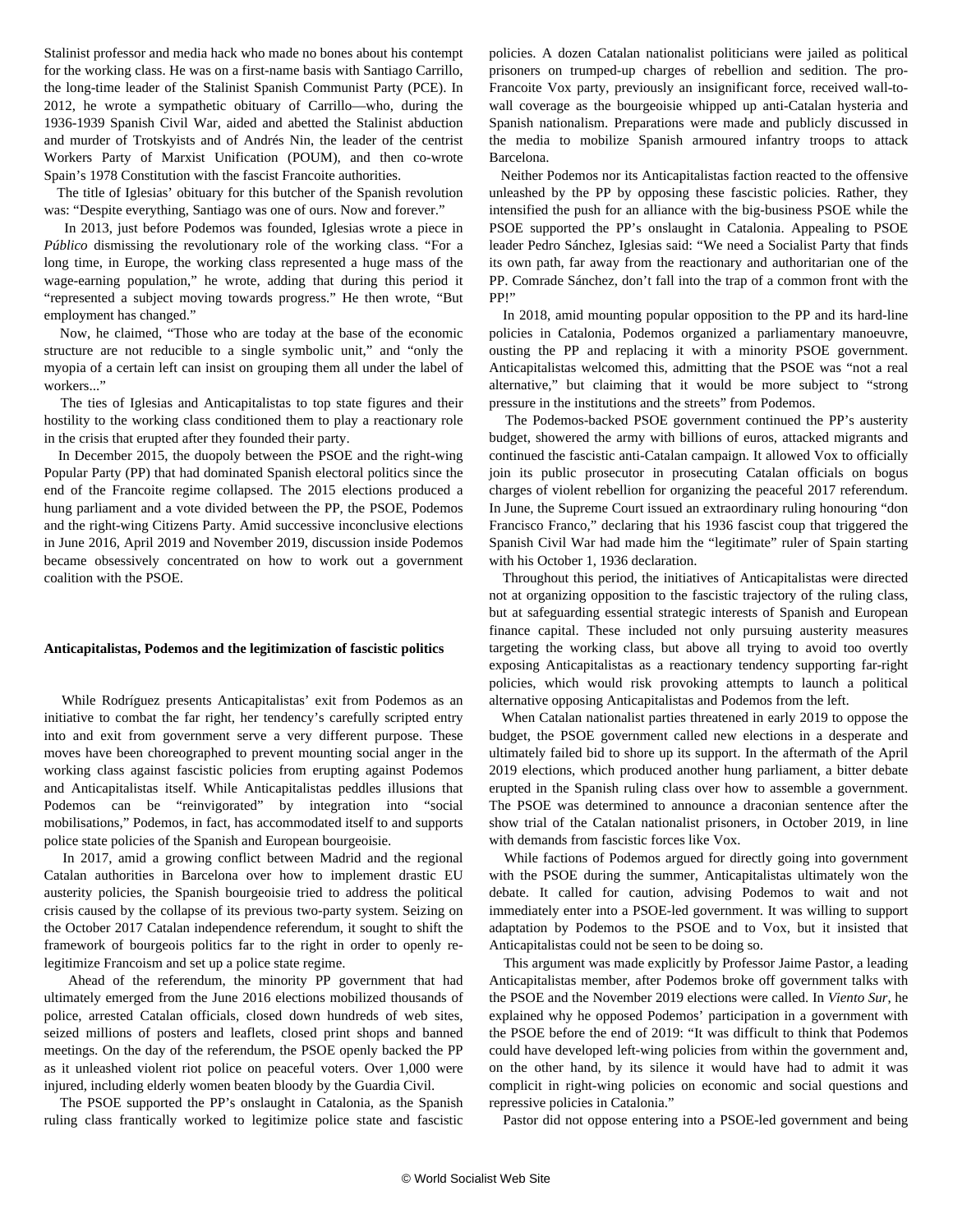complicit in right-wing policies, which is, indeed, what Anticapitalistas went on to do. Rather, he insisted that Anticapitalistas and Podemos could only do so after new elections, and after the PSOE had repressed mass protests that were certain to erupt in Catalonia against the jailing of Catalan political prisoners. This would avoid openly associating Anticapitalistas with the PSOE's fascistic repression in Catalonia. It could then join in the policies of austerity, militarism and attacks on democratic rights like the "digital gag" censorship law, hoping to avoid provoking uncontrolled opposition on its left.

 As Pastor put it, this "allows us to force the PSOE leadership to accept public commitments to minimal points of agreement… while also guaranteeing our political independence to develop firm opposition from within parliament and in popular movements so we can demarcate ourselves, overflow or confront this party, the regime and EU austerity if it is ever necessary."

 There was, of course, no trace of "political independence" or "firm opposition" in the policies pursued by Anticapitalistas. Once the Catalan nationalists were jailed on trumped-up charges and the mass protests this provoked had died down, Anticapitalistas happily joined the new government on November 12, 2019. Days after the PSOE-Podemos agreement, Anticapitalistas member Raul Camargo told Europapress that Anticapitalistas would "be vigilant" and would judge the government "for its actions."

 Anticapitalistas ultimately decided to leave the government a few months later as the ongoing upsurge in the international class struggle spread to Spain. Internationally, strikes had erupted in the US and Mexican auto industries, against French President Emmanuel Macron's pension cuts and against anti-Muslim laws in India. In Spain, a general strike in the Basque region paralysed the region under the slogan "Jobs, pensions and decent lives," and was followed by farmers' protests denouncing the PSOE-Podemos government.

 Always afraid of being exposed, Anticapitalistas soon announced it would leave the government. It tried to concoct a reason for doing so, absurdly criticizing Podemos for not opposing the government of which it is a part: "The current leadership of Podemos has discarded our proposal to agree to invest the PSOE [in power] and then go to the opposition to continue fighting to build a project that articulates a constituent majority." It announced that it would hold an internal debate on its membership in Podemos while "trying to promote a new cycle of struggles that avoids the emptying of the streets."

 Anticapitalistas was ready to leave when the COVID-19 pandemic disrupted its plans. The leave vote took place on March 28, but it was not until May 14 that it publicly announced its departure. According to its statement, "we decided to wait until today to make this decision public; our priority has been attending to the COVID-19 pandemic that is hitting our country very hard and affects the most vulnerable sectors of the popular classes."

 The main priority of the Spanish government was not, however, to tend to the sick. The pandemic has exposed the PSOE-Podemos government and governments internationally, as their austerity cuts left health care systems overwhelmed, and as they worked with the trade unions to force millions of workers back to work without protective equipment, while bailing out the banks and large corporations.

 Since early May, the PSOE-Podemos government has lifted confinement measures, knowing this will provoke new outbreaks claiming thousands of lives. There have been nearly 50,000 excess deaths attributable to the epidemic in Spain, as hospitals starved of funding by austerity, including that imposed by Podemos, were swamped by COVID-19 victims.

 Why did Anticapitalistas wait seven weeks to leave the government? It has furnished no clear explanation. It is, however, quite obvious that had it left the government in the early stages of the pandemic, denouncing Podemos and its record, it would have been seen as a statement of opposition to the government and to its disastrous record on the pandemic. This was not part of the plan for the "loving" split with Podemos. And so, once it had waited long enough after the onset of the pandemic, it slipped away.

 Once Anticapitalistas believes the time is right, it will begin posturing, altogether falsely, as a force for "opposition" to the government it recently left.

#### **Where is Anticapitalistas going?**

 The COVID-19 pandemic has already provoked the greatest jobs massacre and economic collapse since the Great Depression of the 1930s. Hundreds of millions worldwide have lost their jobs. Massive social attacks are being prepared even as banks and major corporations are showered with trillions of dollars and euros by governments and central banks. According to Spain's central bank, the country should implement brutal austerity measures in the next 10 years of around  $€60$  billion, or  $€6$ billion every year.

 On the pandemic, Camargo has emphasized that, as before, Anticapitalistas will promote broad alliances with all manner of reactionary bourgeois or petty-bourgeois organizations: "The fundamental thing for us is to form a very broad social bloc to address what is to come, what lies ahead… This is going to be wild. In this context, the most important thing will be the articulation of a plural social bloc to respond to the acts of aggression that will undoubtedly take place."

 The policies implemented by the PSOE-Podemos government while Anticapitalistas was a part of it show the repressive measures Anticapitalistas is prepared to support against the workers. The PSOE-Podemos government responded to strikes of steelworkers and protests by Glovo delivery workers against unsafe working conditions by unleashing riot police. It also banned protests and rallies, cynically arguing that health considerations had to prevail over the right to protest—while sending millions of workers back to work amid the pandemic. Thanks to its "digital gag" law, the police and the army are monitoring social media and carrying out stepped-up mass electronic censorship.

 Camargo signalled in his interview that Anticapitalistas does not oppose this record. Asked point-blank if he believes Iglesias betrayed the "original principles of Podemos," Camargo evasively replied: "I wouldn't use those words. We believe the current Podemos is not the original Podemos."

 The record of Anticapitalistas, Podemos and their government in Spain provides irrefutable evidence of the hostility of the "left populist" parties to the working class. The period when these organizations used their links to Stalinist parties to falsely posture as connected to the October Revolution or Marxism is long since passed. It is ever more obvious that their limitless treachery is bound up with their defence of the capitalist state—that is to say, with their class opposition to Marxism.

 Their theoreticians today explicitly repudiate a revolutionary struggle of the working class for socialism. In her 2018 pamphlet *For a Left Populism*, the post-modernist writer and associate of Syriza and Podemos Chantal Mouffe declared: "What is urgently needed is a left populist strategy aimed at the construction of a 'people,' combining the variety of democratic resistances against post-democracy in order to establish a more democratic hegemonic formation… I contend that it does not require a 'revolutionary' break with the liberal democratic regime."

 In fact, the pandemic, imperialist wars, police repression and the obscene levels of social inequality produced by EU austerity are proof of the bankruptcy and inhumanity of the capitalist system. They are also